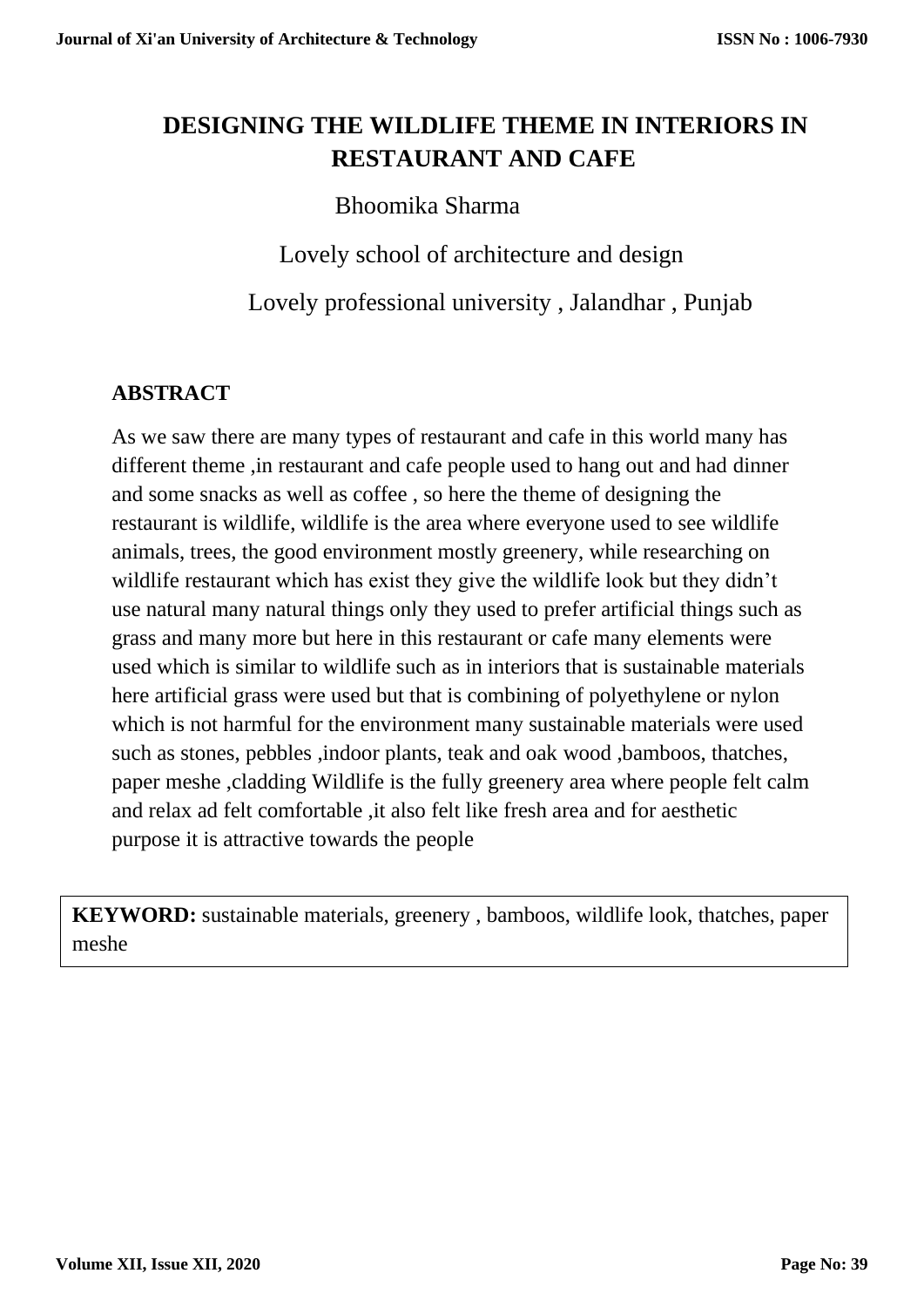### **METHODOLOGY**

Explaining about the restaurant and cafe with the theme wildlife by using sustainable materials .

### **What is wildlife?**

Wildlife is an area where we saw the animals and birds in the surroundings also where there were trees , branches , grasses all around greenery is there .

### **What are sustainable materials?**

Sustainable materials are materials used throughout our consumer and industrial economy that can be produced in required volumes without depleting nonrenewable resources and without disrupting the established steady-state equilibrium of the environment and key natural resource systems.

### **What are the impacts of sustainable materials?**

If sustainable materials were used then they were not harmful for the environment, they has the durability and also has less maintenance they also keep the environment healthy and safe also does not harm the people also they protect from the many harmful things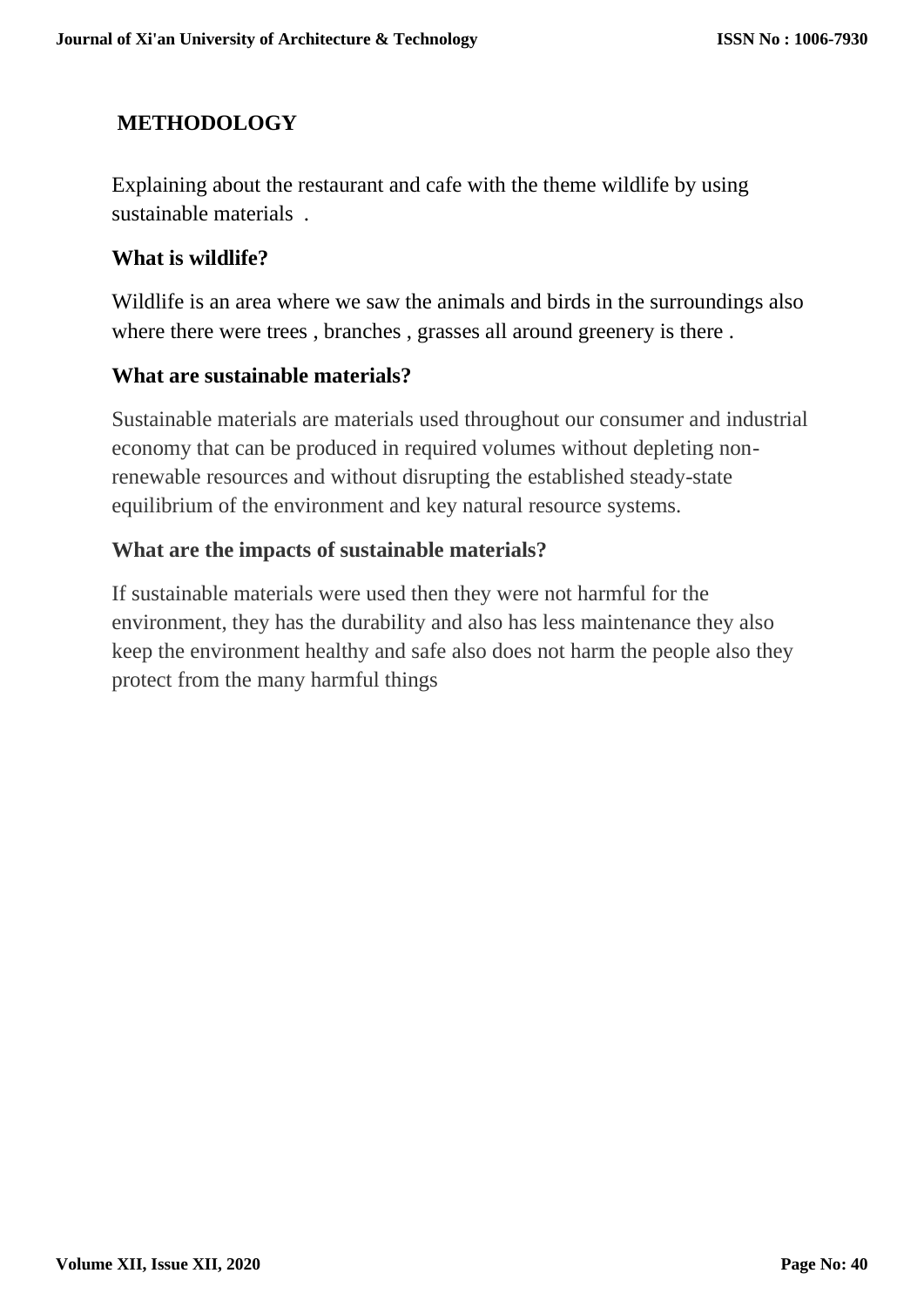## **INTRODUCTION**

A **Restaurant** is a place where people use to come with family or friends and have dinner or snacks, there were many types of of restaurants have different kind of varieties and themes

A **Cafe** is a place where people used to hang out with friends and have light meals and drinks , they used to drink coffee or tea and have some bake cookies and sandwiches also people used to read the books over there ,in this also many types of varieties and themes were there

## **INTRODUCTION OF CAFE AND RESTAURANT (THEME WILDLIFE)**

So here designing restaurant and cafe with **wildlife** theme , where people experience the nature and also feel calm because wildlife is the place where people used to see greenery , animals and birds, so in this restaurant and cafe in interiors sustainable materials were used because sustainable materials has large time span which were not effect the environment and some kind of artificial things also ,well also used in outer area

some grasses branches and animals and birds ,entry gate has been design den like shape structure so people feel that they were entering in wildlife

## **CHARACTERSTICS**

WALLS: on the walls artificial grass (combining of polyethylene and nylon) has been used it is not harmful for the environment or people

Paneling and cladding has been used also

**CLADDING:** Stone cladding has been used on the walls ,some stone cladding columns were also used ,in these columns small led bulbs lamps were used which give the candle lighting effect

**NICHE:** on the walls niche were there where stones , pebbles ,bamboos sticks ,paper meshe covering of POP for making it hard animals structure has been used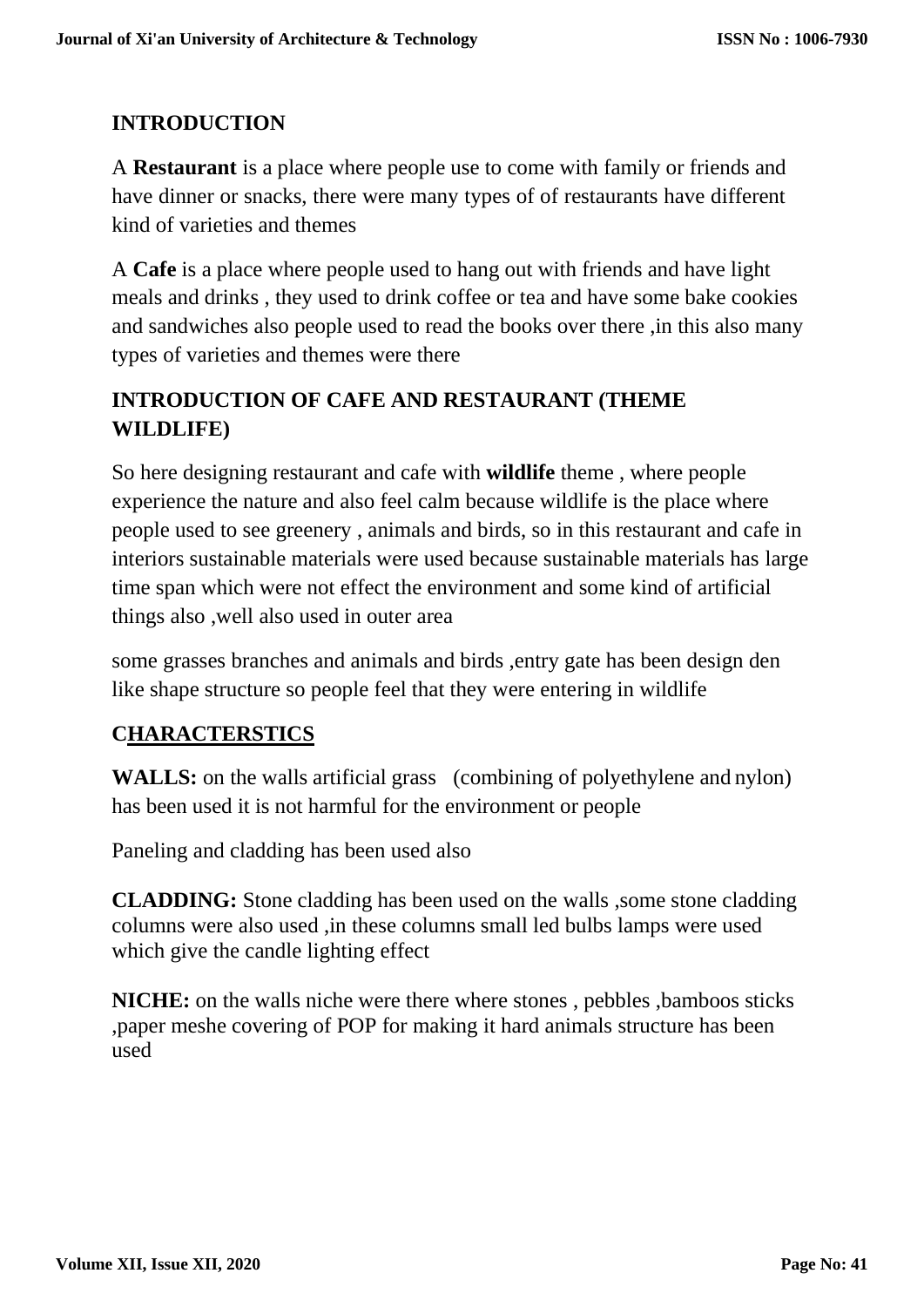**CEILING:** for ceiling wooden ceiling has been done ,hanging pots and hanging branches of brown and green colour were used,

On the branches monkeys and some wildlife animals were hanged over there Artificial leaves (combing of polyethylene and nylon) also hanged on the ceiling

**FLOORING:** Wooden texture tile flooring has been done of vitrified material

## **MATERIALS**

For this restaurant and cafe used of stones paper meshe work ,cladding were used such as stone cladding ,wooden cladding In interiors ,frames has been used of thatches and wood furniture were used of wood , but in cafe area the heighted stool has been mold in leg shape, furniture has smooth surface which does not anguished to people ,teak wood and oak wood were used because they both have durability also does not effect

**WOOD**: wood is sustainable materials it has durability and it is long lasting for the environment

For furniture teak wood has been used because teak wood teal wood regulates its own temperature in summer it stays cool while in winter it stays warm ,it has durability and also it gives it natural colour while polishing n teak wood which is also attractive

But on frame oak wood has been used because it is highly resistance ,durable attractive ,water resistance

**ARTIFICIAL GRASS:** While researching on case study the artificial grass has been used which is used on walls and grounds ,that is not squasy , many places it has been used nylon grass which is hard ,so in restaurant if artificial grass were used it should be combining of polyethylene and nylon grass which does not anguish

**TILE :** vitrifies wooden texture tile were used .vitrifies tile were used because it holds on smooth finishing ,it is highly resistant to water dirt and stain

**PAPER MESHE WORK:** paper meshe work were used to making the structure of animals or the other things and finishing of POP so that it made it hard and also give the durability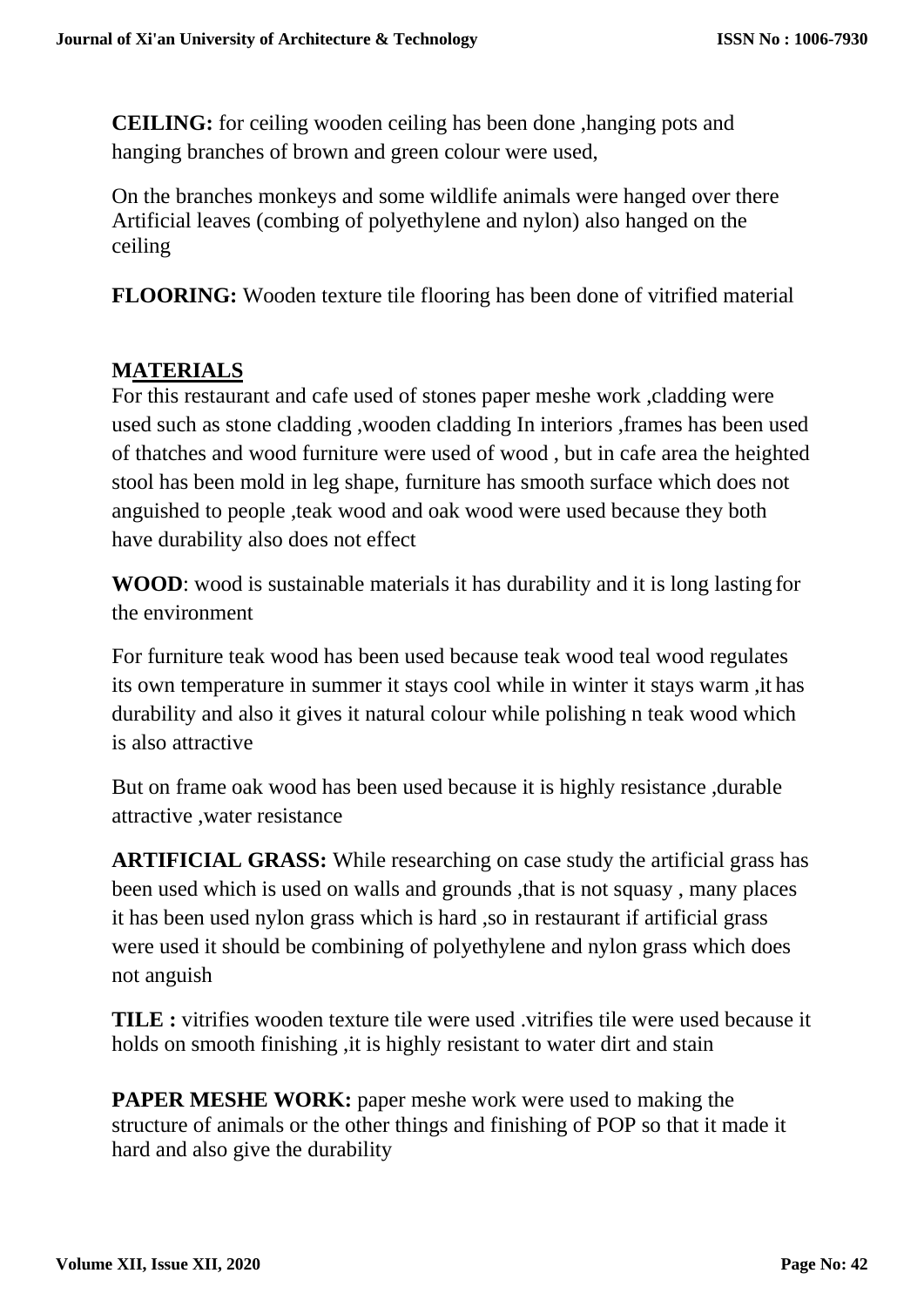### **BENIFITS AND LIMITATIONS**

Benefits is that it is relaxable to the mind very calm place ,furniture's are very comfortable and has smooth surface, it is ventilated, electricity saver and also these materials does not harm the environment also has less maintainace things

### **LIMITATIONS**

- Proper landscaping has been done while working on wildlife theme
- While in plants proper water treatment gas been given

### **CONCLUSION**

In this research paper the learning outcome is that to knowing about the types of sustainable materials where we can used them properly these sustainable materials and also has less maintainace which has durable and also does not harmful for the environment natural things were used such as trees which give the pure and fresh air and also does not harmful for the environment and also it is the best choice for the interiors because of these sustainable materials only get the knowledge about the woods ,thatches and bamboos and also learn about the flooring and ceiling also and for the future it is not harmful for the environment because here no toxic materials were used also people does not feel any kind of suffocation, in interiors the artificial grass were used but that grass is of nylon it is not suitable for environment or people ,if we use the mixture of polyethylene or nylon combination then it does not harmful for the environment,

Creating or enhancing wildlife area is beneficial in that it can bring beauty and enjoyment to our lives. Because wildlife area generally provide native trees and shrubs for cover (protection from predators or weather), they also make places feel more private and relaxing than areas with little vegetation.